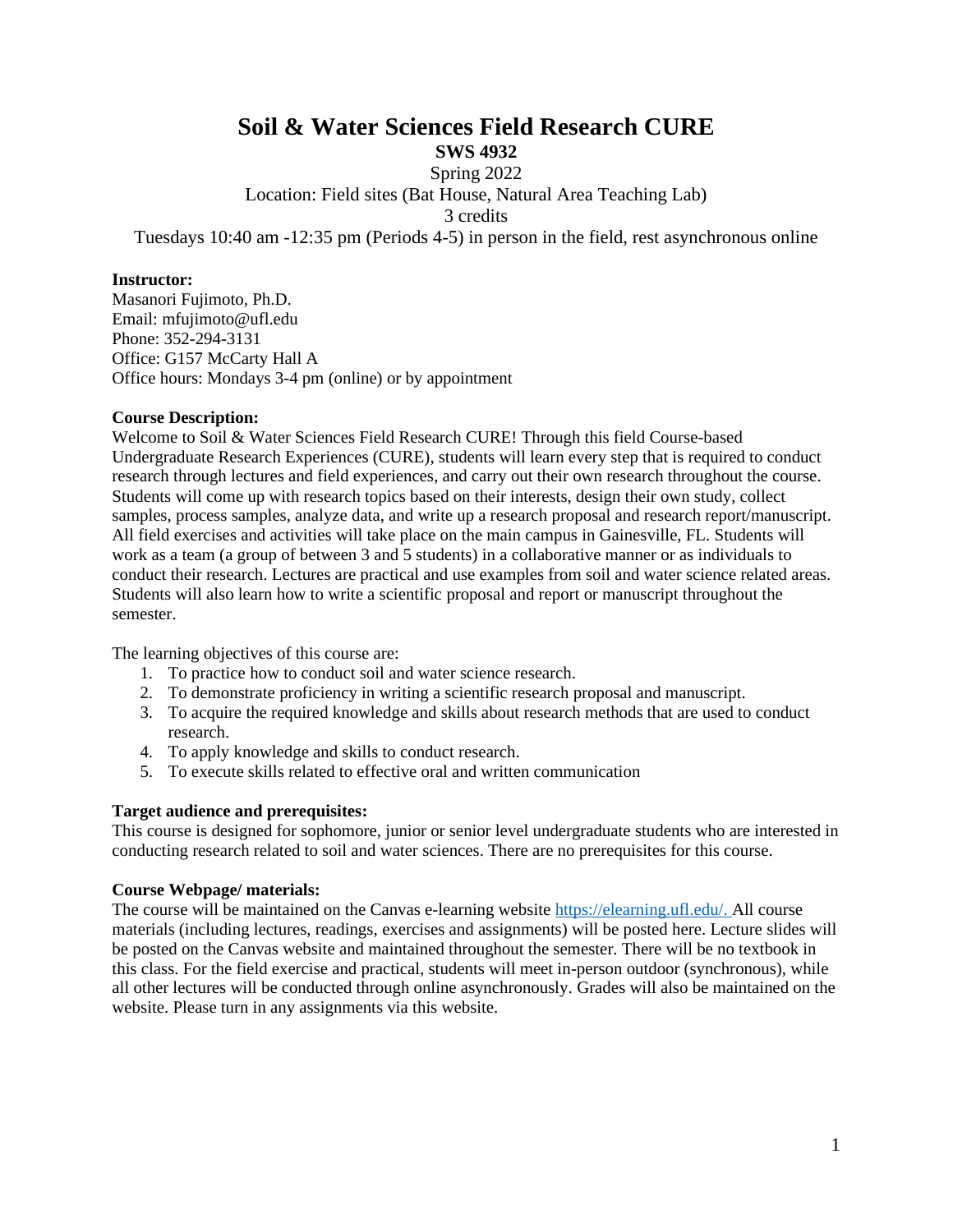# **Grading:**

Grades will be calculated as follows: A (93% or greater), A- (90%-92.99%), B+ (87%-89.99%), B (83%-86.99%), B- (80%-82.99%), C+ (77%-79.99%), C (73%-76.99%), C- (70%-72.99%), D+ (67%-69.99%), D (63%-66.99%), D- (60%- 62.99%), E  $(<60\%)$ 

| <b>Item</b>                                          | <b>Points</b> |
|------------------------------------------------------|---------------|
| Attendance/Participation (Field attendance/Exercise) | 100           |
| Assignments (4 assignments 20 pts each)              | 80            |
| Project proposal                                     | 50            |
| Project presentation                                 | 50            |
| Final project report                                 | 100           |
| Self-evaluation/Reflections                          | 20            |
| <b>Total</b>                                         | 401           |

# *Attendance/Participation*

This course relies heavily on active student participation. While there will be short lectures at the beginning of each class, the course period will be spent on active learning activities including hands-on activities and discussions. Class attendance is therefore an essential part of succeeding in this course. Exercises, that will be provided throughout the course to evaluate your learning progress, won't be graded, but count as attendance. You will receive timely feedback from your instructor for each exercise.

# *Assignments*

There will be four assignments throughout the course including scientific writing, data presentation and statistical analysis. Assignments should be submitted by the deadlines specified for each assignment. The deadlines can be extended if you have a reasonable excuse. Late submissions without excuses will still be accepted but you won't receive timely feedback nor full credit (10% of points will be deducted for each week late).

# *Group or Individual Project: (Proposal, Presentation and final Report)*

The class will be broken up into small groups or individuals and each group or individual will choose a topic for their own research project. The group or individual will conduct research throughout the semester. They will present their findings via an online and submit a final research report/article at the end of the semester.

# **Course Schedule:**

| SWS Field Research CURE |          |                          |                                          |  |
|-------------------------|----------|--------------------------|------------------------------------------|--|
| Steps                   | Date     | Topics                   | Exercises/Assignment/Reports             |  |
| Introduction            | Jan 12th | Introduction to class    |                                          |  |
|                         |          | What is research?        |                                          |  |
|                         |          | Study environments       |                                          |  |
|                         |          | Identify research topics | Exercise: Come up with 3 research topics |  |
|                         |          |                          |                                          |  |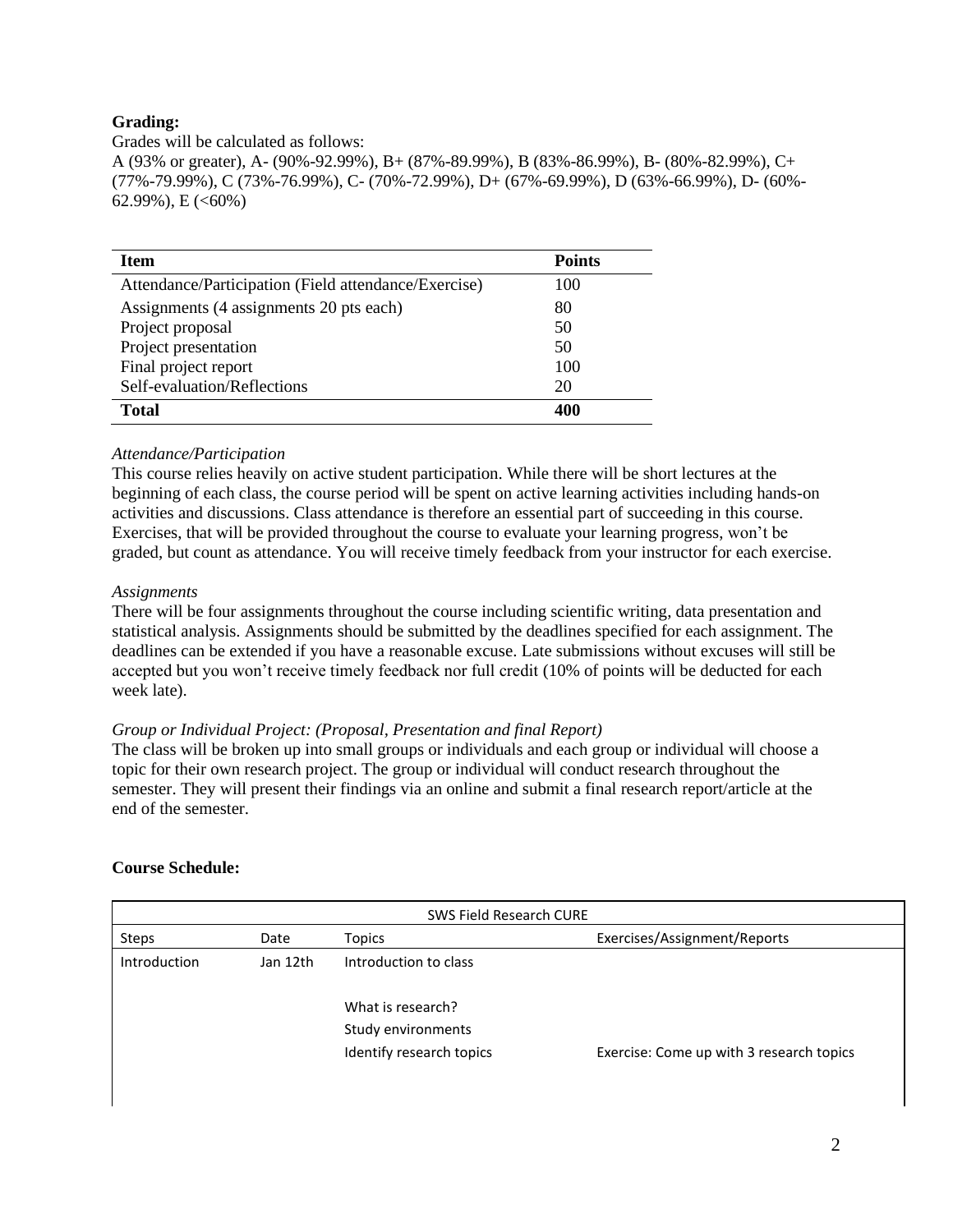|                         | Jan 19th | Responsible conduct for research<br>Field and Lab safety<br>Search research articles<br>Manage research articles | Search 5 articles for each topic<br><b>Exercise: Manage citations</b>                     |
|-------------------------|----------|------------------------------------------------------------------------------------------------------------------|-------------------------------------------------------------------------------------------|
| Scientific writing      | Jan 26th | Scientific writing: Research article<br>Scientific writing: Proposal                                             | Assignment:                                                                               |
|                         |          | Study objectives                                                                                                 | Write study objectives for each topic                                                     |
|                         |          | Formulate hypotheses                                                                                             | Formulate hypothesis for each topic                                                       |
|                         |          | Introduction to soil and water<br>Fundamental knowledge: Water<br>Fundamental knowledge: Soil                    |                                                                                           |
| <b>Research Methods</b> | Feb 2nd  | <b>Study Design</b>                                                                                              |                                                                                           |
|                         |          | Experimental vs Observational                                                                                    |                                                                                           |
|                         |          | Evaluate effect of treatment/factor                                                                              | Exercise: Write design for each topic                                                     |
|                         |          | Analytical methods<br>Physical/Chemical/Biological                                                               | Exercise: Write analytical methods                                                        |
|                         |          | Explore data in public database                                                                                  | Exercise: Explore database: Post links                                                    |
|                         | Feb 9th  | Discuss research topics                                                                                          | Exercise: Revise three topics                                                             |
|                         |          | Data management<br>Taking Field/Lab notebook                                                                     |                                                                                           |
|                         | Feb 16th | Finalize research topic<br>Proposal writing<br>Work on logistics (1)                                             | Exercise: Individual zoom meeting (W, TR)<br>Exercise: Write a draft proposal for a topic |
| Preparation             | Feb 23rd | Field Exercise/Practice: Water<br>Field Exercise/Practice: Soil<br>Work on logistics (2)                         | Project Proposal due (2 pages)                                                            |
| <b>Field Sampling</b>   | Mar 2nd  | Sample collection or experiment<br>(can continue to collect data until<br>March 29 <sup>th</sup> )               |                                                                                           |
| Data analyses           | Mar 9th  | Data processing/organization                                                                                     |                                                                                           |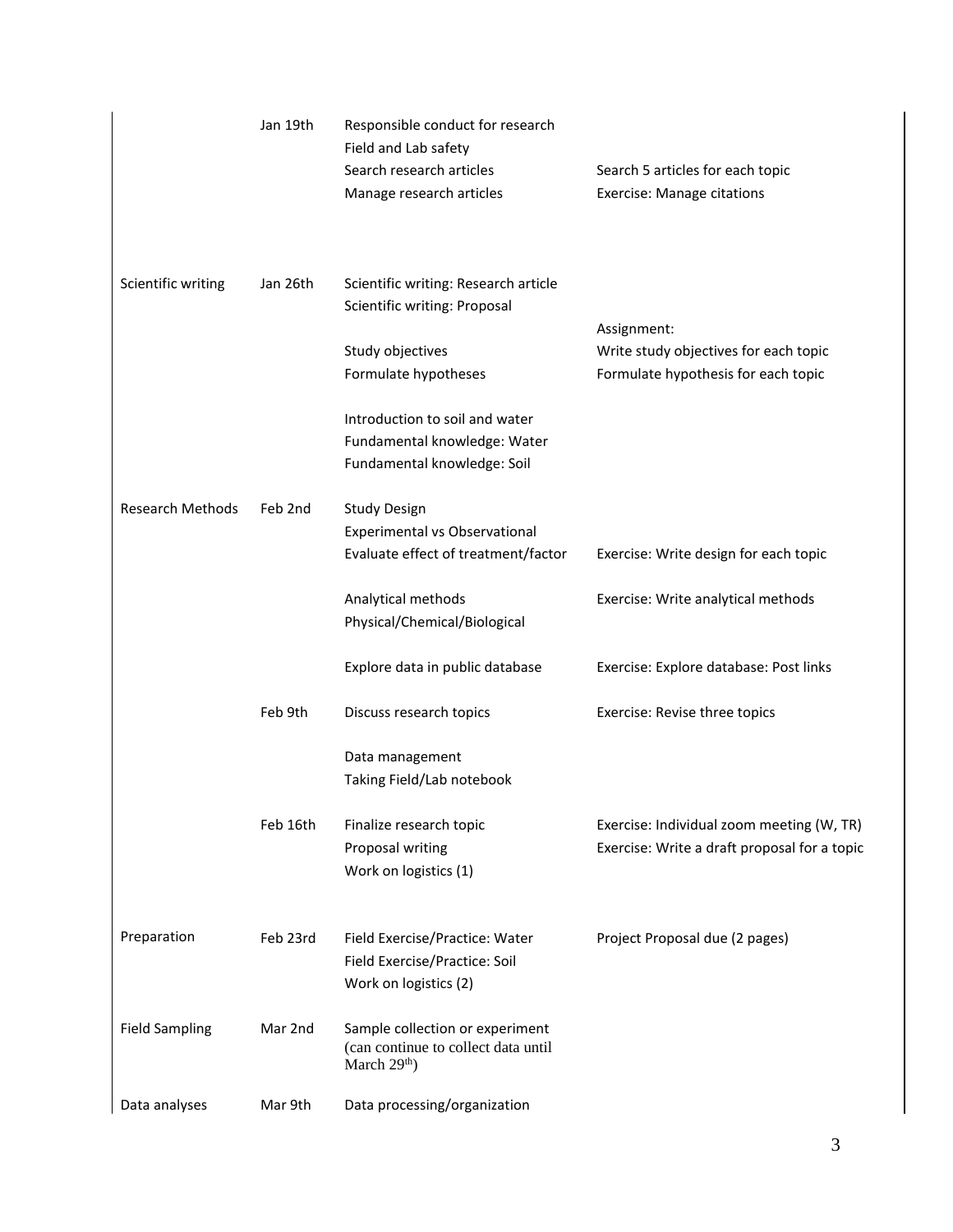| (Practices)                        |            | Data presentations (Figures)<br>Introduction to R-project                      |                                                                                   |
|------------------------------------|------------|--------------------------------------------------------------------------------|-----------------------------------------------------------------------------------|
|                                    | Mar 16th   | Data presentations (Tables)<br>Statistics (testing hypothesis) 1               | Assignment: Plot figures, Make tables                                             |
|                                    | Mar 23rd   | Statistics (testing hypothesis) 2                                              | <b>Assignment: Statistics</b>                                                     |
|                                    | Mar 30th   | Write Introduction<br>Analyze own data (1)                                     | Exercise: Complete introduction section                                           |
| Data analyses<br>(using your data) | April 6th  | Write methods<br>Analyze own data (2)                                          | Exercise: Complete methods section                                                |
|                                    | April 13th | Write Results/Discussion<br><b>Format citations</b><br>Presentation techniques | Exercise: Complete Results/Discussion<br>Assignment: Figures/tables for your data |
|                                    | April 20th | Online project presentation<br>Course evaluation                               | Project presentation (15 min each)<br>Exercise: Draft report due                  |
| Final exam week                    | April 27th | Report review/revision<br>Report completion                                    | Self-reflection<br>Final Project report Due                                       |

# **Grades and Grade Points**

For information on current UF policies for assigning grade points, see [https://catalog.ufl.edu/UGRD/academic-regulations/grades-grading-policies/.](https://catalog.ufl.edu/UGRD/academic-regulations/grades-grading-policies/)

# **Attendance and Make-Up Work**

Requirements for class attendance and make-up exams, assignments and other work are consistent with university policies that can be found at: [https://catalog.ufl.edu/UGRD/academic-regulations/attendance-policies/.](https://catalog.ufl.edu/UGRD/academic-regulations/attendance-policies/)

# **COVID Response Statements**

We will have face-to-face instructional sessions to accomplish the student learning objectives of this course. In response to COVID-19, the following policies and requirements are in place to maintain your learning environment and to enhance the safety of our in-classroom interactions.

• You are required to wear approved face coverings at all times. Following and enforcing these policies and requirements are all of our responsibility. Failure to do so will lead to a report to the Office of Student Conduct and Conflict Resolution.

• If you are experiencing COVID-19 symptoms (Click here for guidance from the CDC on symptoms of coronavirus), please use the UF Health screening system and follow the instructions on whether you are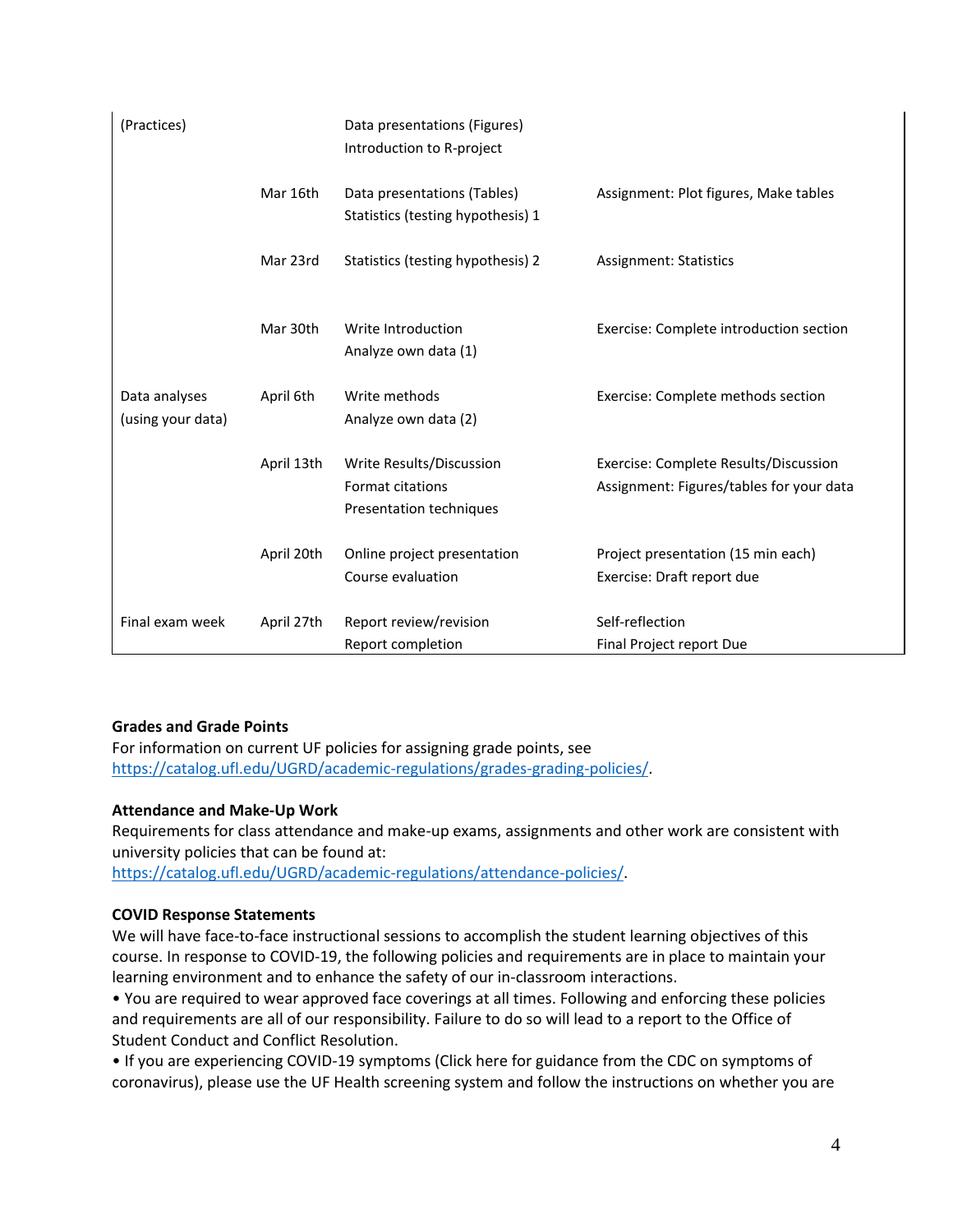able to attend class. Click here for UF Health guidance on what to do if you have been exposed to or are experiencing Covid-19 symptoms.

• Course materials will be provided to you with an excused absence, and you will be given a reasonable amount of time to make up work. Find more information in the university attendance policies.

## **Online Course Evaluation Process**

Student assessment of instruction is an important part of efforts to improve teaching and learning. At the end of the semester, students are expected to provide feedback on the quality of instruction in this course using a standard set of university and college criteria. Students are expected to provide professional and respectful feedback on the quality of instruction in this course by completing course evaluations online via GatorEvals.

Guidance on how to give feedback in a professional and respectful manner is available at: [https://gatorevals.aa.ufl.edu/students/.](https://gatorevals.aa.ufl.edu/students/)

Students will be notified when the evaluation period opens and can complete evaluations through the email they receive from GatorEvals, in their Canvas course menu under GatorEvals, or via [https://ufl.bluera.com/ufl/.](https://ufl.bluera.com/ufl/)

Summaries of course evaluation results are available to students at: [https://gatorevals.aa.ufl.edu/public-results/.](https://gatorevals.aa.ufl.edu/public-results/)

### **Academic Honesty**

As a student at the University of Florida, you have committed yourself to uphold the Honor Code, which includes the following pledge: "We, the members of the University of Florida community, pledge to hold ourselves and our peers to the highest standards of honesty and integrity." You are expected to exhibit behavior consistent with this commitment to the UF academic community, and on all work submitted for credit at the University of Florida, the following pledge is either required or implied: "On my honor, I have neither given nor received unauthorized aid in doing this assignment." It is assumed that you will complete all work independently in each course unless the instructor provides explicit permission for you to collaborate on course tasks (e.g. assignments, papers, quizzes, exams).

Furthermore, as part of your obligation to uphold the Honor Code, you should report any condition that facilitates academic misconduct to appropriate personnel. It is your individual responsibility to know and comply with all university policies and procedures regarding academic integrity and the Student Honor Code. Violations of the Honor Code at the University of Florida will not be tolerated. Violations will be reported to the Dean of Students Office for consideration of disciplinary action. For more information regarding the Student Honor Code, please see: [http://www.dso.ufl.edu/sccr/process/student-conduct](http://www.dso.ufl.edu/sccr/process/student-conduct-honor-code)[honor-code.](http://www.dso.ufl.edu/sccr/process/student-conduct-honor-code)

#### **Software Use:**

All faculty, staff and students of the university are required and expected to obey the laws and legal agreements governing software use. Failure to do so can lead to monetary damages and/or criminal penalties for the individual violator. Because such violations are also against university policies and rules, disciplinary action will be taken as appropriate.